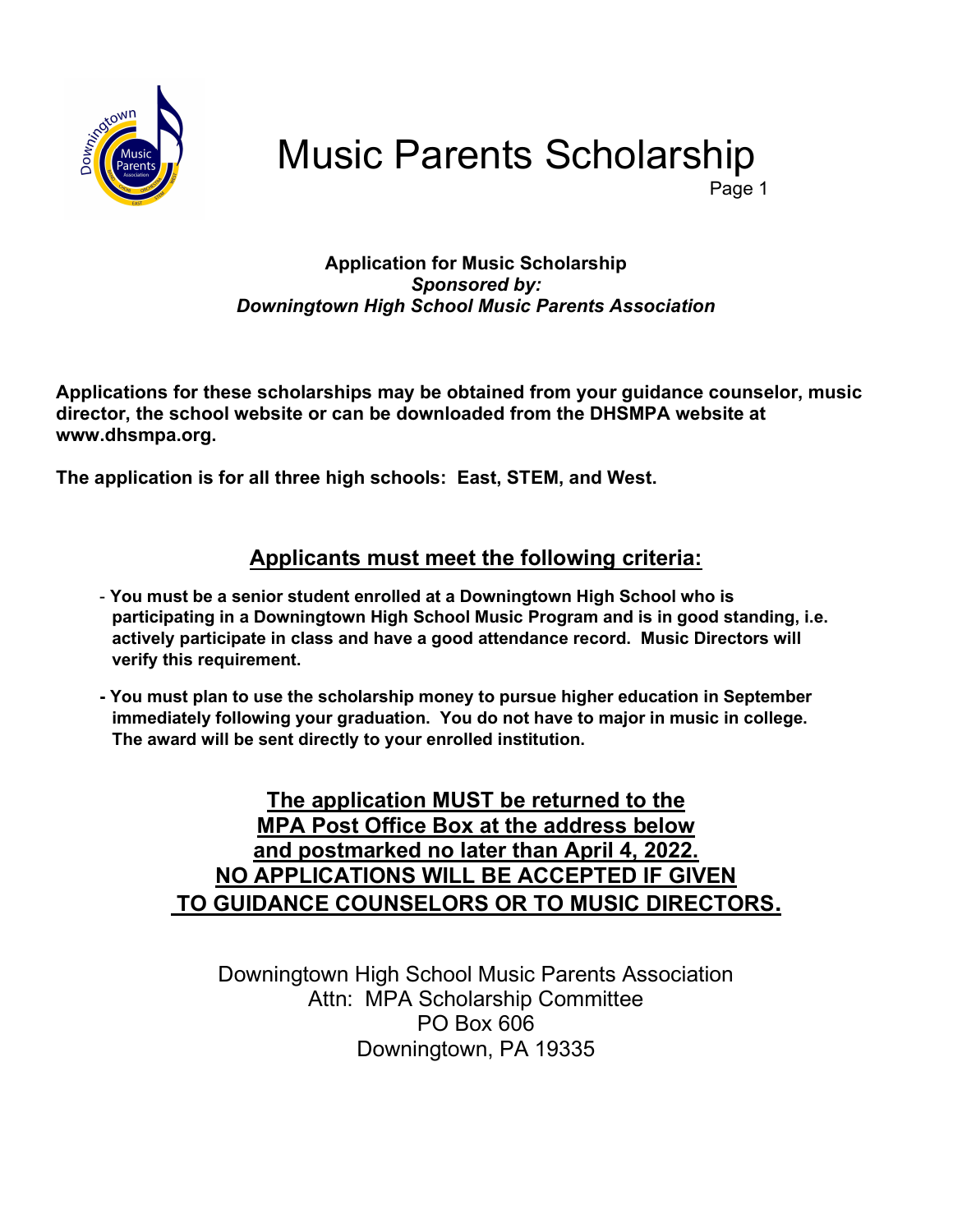

Music Parents Scholarship

Page 2

## Instructions:

- 1. Applications received postmarked after April 4, 2022 will not be accepted
- 2. Application information should be kept as anonymous as possible
- 3. Do NOT turn in a personal resume
- 4. Application Essay must be typed using a minimum font size of 11 pt.
- 5. Application pages MUST be single-sided only
- 6. FAILURE TO FOLLOW ANY AND ALL INSTRUCTIONS WILL LIKELY DISQUALIFY YOUR APPLICATION.

## Scholarship Information

- 1. Please complete the cover page included in the application and staple to the front of your application. Type or print neatly. This is the ONLY place where your name should appear.
- 2. Provide a list of all school music-related activities in which you have participated while enrolled at DHSE, STEM, or DHSW. Please include the number of years participated in each activity. Be sure to include only school-affiliated music activities and any special music-related honors you have received.
- 3. Please answer the following:
	- a. SHORT ANSWER (3-5 sentences): What have YOU gained from the music program(s) at DHSE, STEM, or DHSW? Please briefly explain.
	- b. SHORT ANSWER (3-5 sentences): How have your contributions benefited the music program(s) DHSE, STEM, or DHSW? Please briefly explain.
	- c. ESSAY Please write a 1-1.5 page typed, single-spaced essay (or 2-3 pages typed, double-spaced essay) that will best answer the following question:
		- How will music impact and be meaningful in your life beyond high school and college?

Be accurate. Your responses will be checked for presentation, accuracy, and completeness.